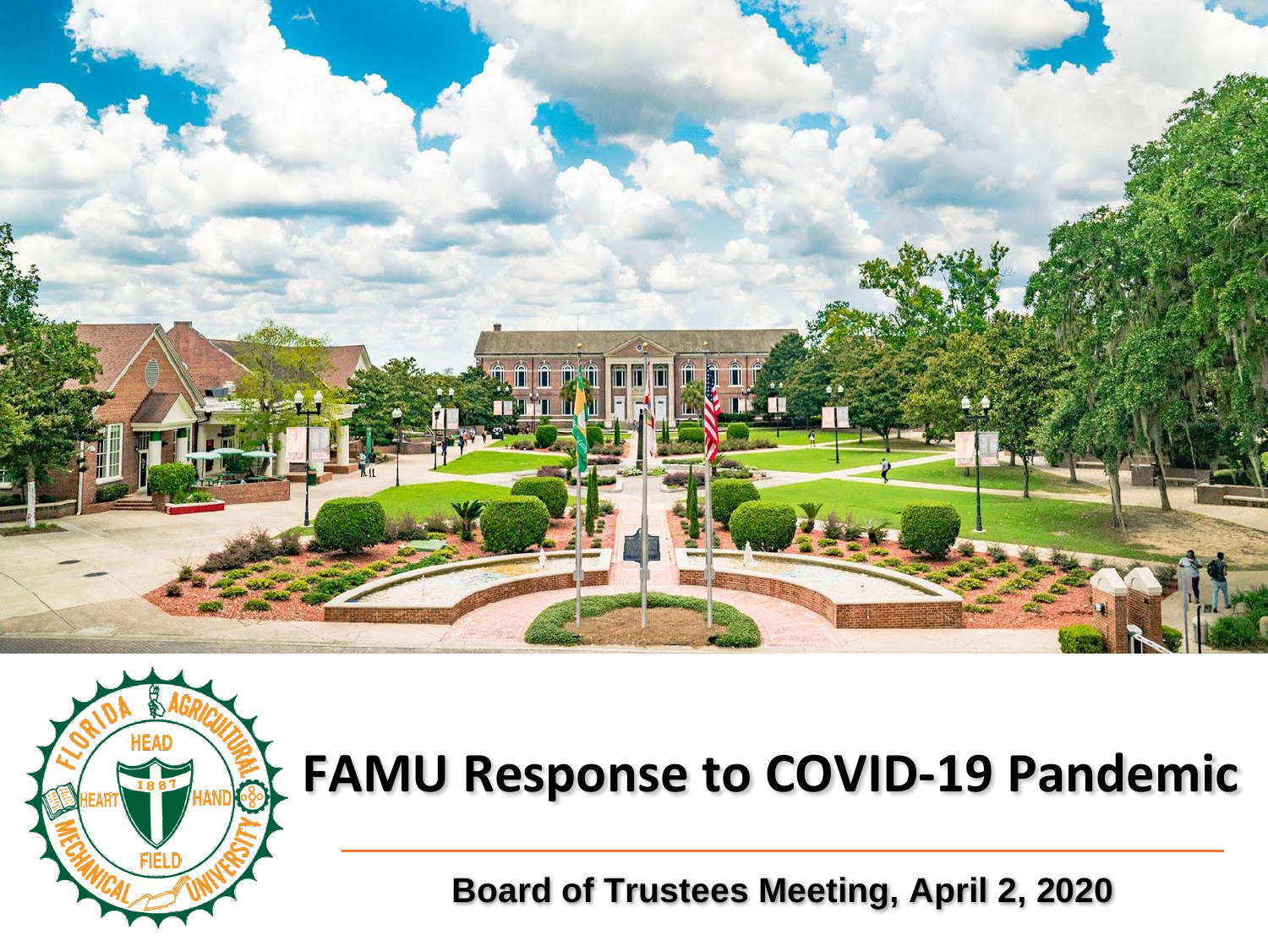#### **Crisis Management**

- $\triangleright$  Began close monitoring of the emerging COVID-19 crisis January 31, 2020
- Throughout the month of February 2020, Senior Leadership held numerous meetings to address implications of the emergency following guidance from the Centers for Disease Control as it related to:
	- Travel Bans (International, Domestic)
	- Impact on International Programs and International Students
	- Health Advisories regarding the spread of the virus and the need for social distancing to protect our students, faculty and staff
- $\triangleright$  Emergency Management Team February 28, 2020
- University Emergency Response Team March 2, 2020
	- Incident Management Team
- Governor Issues Executive Order 2020-52 Declaring State of Emergency March 9, 2020
- World Health Organization characterizes COVID-19 as a Pandemic March 11, 2020
- Declaration of FAMU Emergency March 14, 2020
- $\triangleright$  Telecommuting Policy March 18, 2020
- > Health and Safety Protocols Ongoing

## **Communications**

- Launched Dedicated Website
- FAMUINFO, iStrike, Blackboard Connect and Social Media

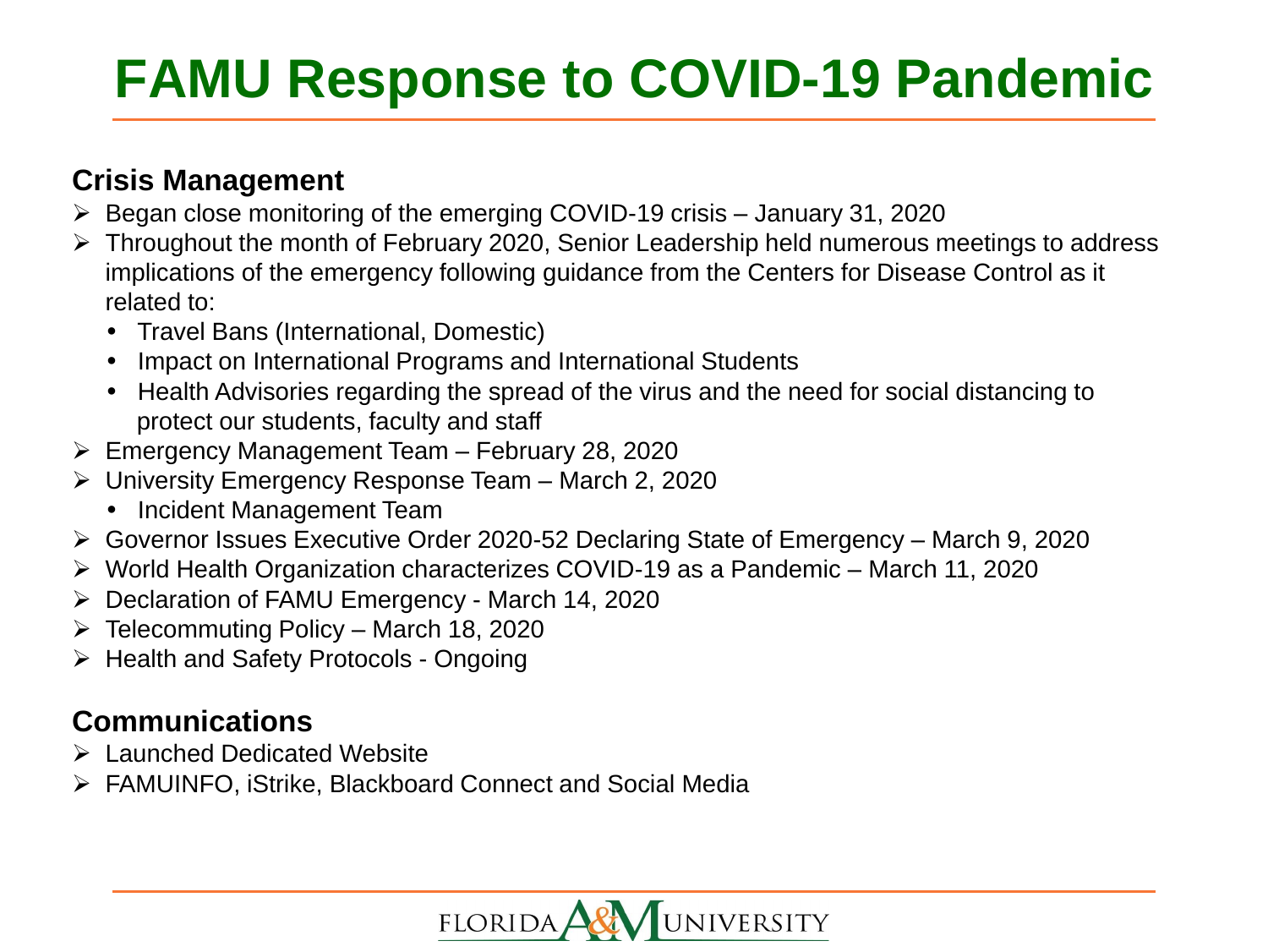### **Student Success and Academic Excellence**

- $\triangleright$  Remote Instruction
- **▶ Academic Support Services**
- $\triangleright$  Academic Policies
- $\triangleright$  Student Engagement
- **E** Library Services
- $\triangleright$  Graduate Education
- **≻ Summer School**
- $\triangleright$  Continuing Education
- FAMU Developmental Research School (DRS)

### **Student Services**

- Online Support: Academic Advising/Tutoring/Mental Health Counseling
- ▶ Virtual Spring Preview
- **▶ Maintaining Application Processing Timelines**
- Online New Student Orientation
- Virtual Campus Tours
- $\triangleright$  Remote Work Environment
- $\triangleright$  Staff Safety Training
- Virtual SGA Meetings & Student Body Elections

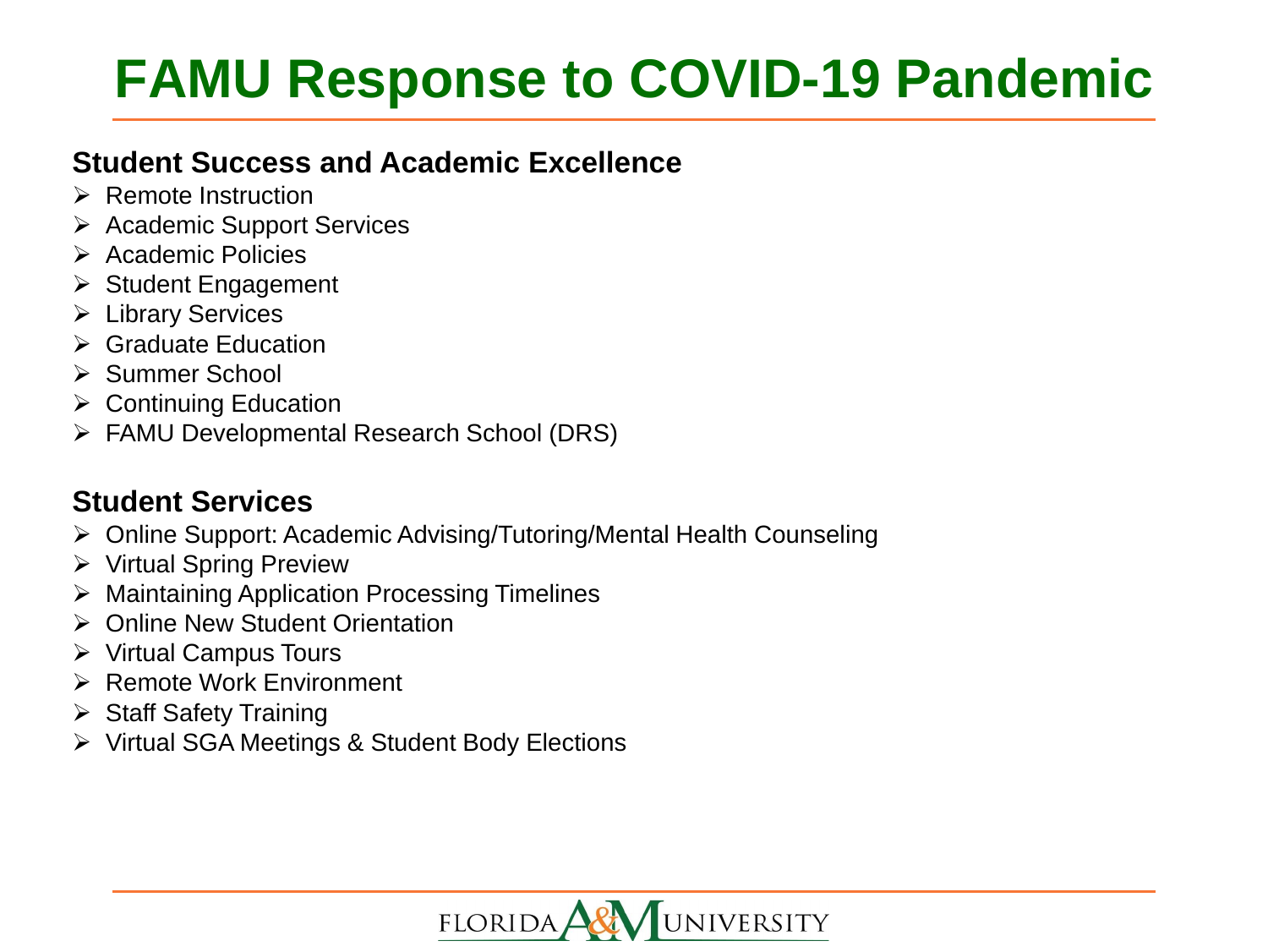### **Athletics**

- $\triangleright$  NCAA/MEAC Funding
- $\triangleright$  Potential impact on 2019-2020 and 2020-2021 Budget
- $\triangleright$  NCAA Legislation
- Cancellation of Spring Sports/Eligibility Extension

## **Financial Management and Federal Emergency Relief**

- Tracking Expenditures for Emergency/Budget Management
- Housing & Student Meal Plan Reimbursements
- *Coronavirus Aid, Relief, and Economic Security Act*
	- \$30.75 billion Education Stabilization Fund
	- **HBCU Capital Financing Program Waiver**
	- **Title III/Federal Work Study Flexibility**

## **Student Support and Alumni Engagement**

FAMU Cares Fund

## **Community Support**

- Donated Supplies to Two State Agencies and Tallahassee Memorial Healthcare
- FAMU Coronavirus Strike Team Institute of Allied Health